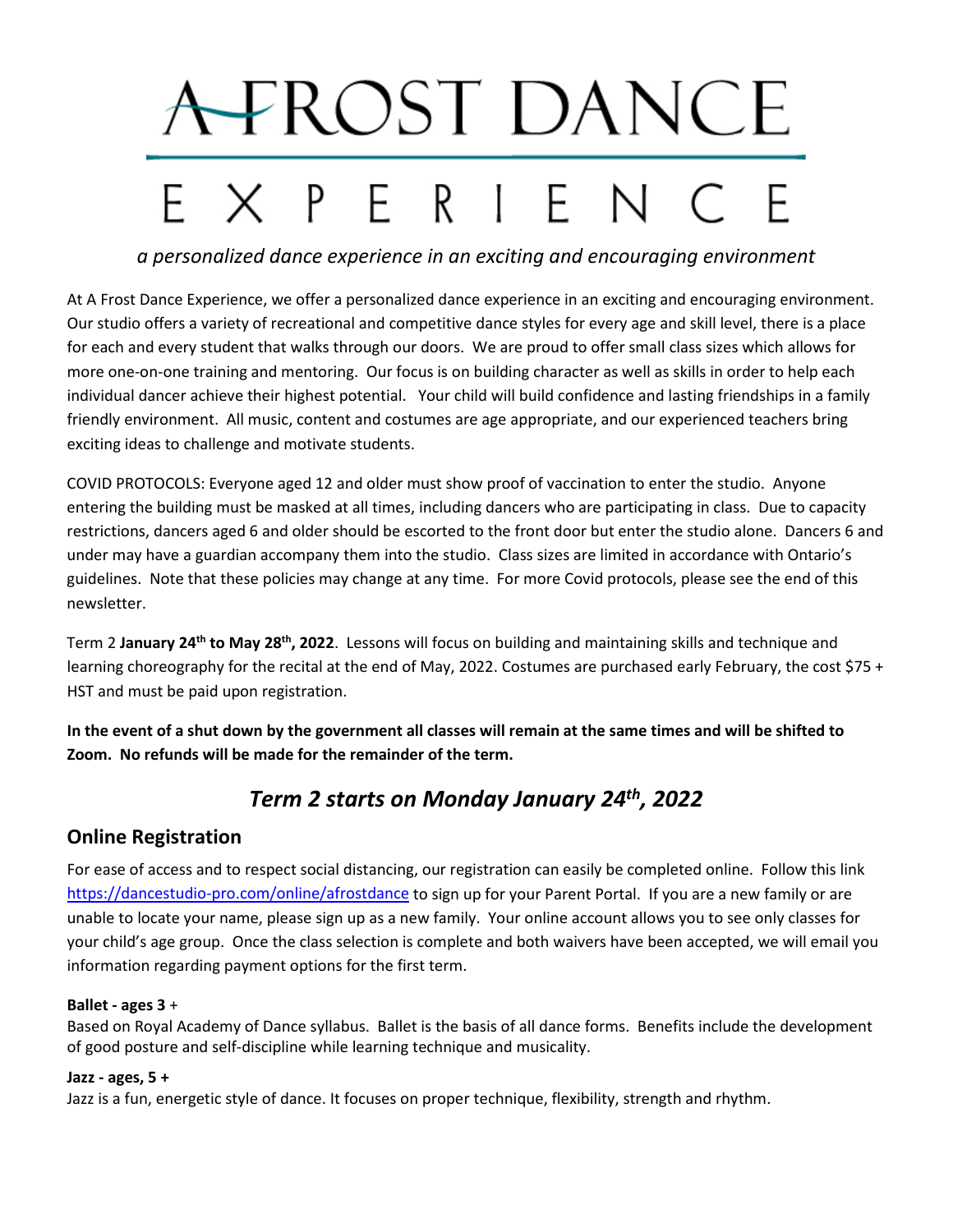#### **Tap - ages 5 +**

An energetic, aerobic dance style where students learn rhythm, style and technique. If your children want to be loud, this is the class for them!

#### **Hip Hop – ages 5 +**

High energy aerobic class done to today's popular music. Class consists of a warm up, stretching and toning, traveling combination and choreography. All music is age appropriate.

#### **Jazz/Hip Hop Combo**

A mix of Jazz and Hip Hop styles combined to give your child a feel for both styles. It will be a high energy class with a warm up, jazz and hip hop technique and choreography. All music is age appropriate.

#### **Musical Theatre - ages 10 +**

This jazz based class is a mix of lip syncing, dancing and acting. If you like to sing and dance around the living room while watching your movies, this is the class for you. It's recommended that you also take a jazz technique class if you'd like to do competitive musical theatre.

#### **Lyrical/Contemporary - ages 8 +**

A combination of technical training with contemporary modern movement, as well as using ballet and jazz technique to teach dancers to communicate emotion through lyrics.

#### **Acro - ages 6 +** *Please contact us for Level information*

Acro is a discipline specializing in strength and flexibility, with attention to focus and control over your entire body. Students will learn gymnastics foundations along with jazz technique in this class.

#### **Pricing – Classes per Term**

| Ballet 3-4, Pointe Class  | $$150 + HST$ |
|---------------------------|--------------|
| <b>Recreational Class</b> | $$225 + HST$ |
| Costume fee is per Class  | $$75 + HST$  |

Discounts are per family: 2 classes 10% | 3-4 classes 15% | 5-6 classes 20% | 7+ classes 25%. We will send you an invoice once you have completed the online registration process.

#### **Payments**

There is a non-refundable \$30/family/year, registration fee. This fee is due upon payment of your fees.

Payments can be paid electronically. Cheque, credit card or pre-authorized payment are available. Forms will be available on the website to download and send in or drop off at the studio. **Choice of payment option must be made at registration.** If you require assistance with the cost of tuition, application may be made to Canadian Tire Jumpstart Charities.

#### **Dancer's Dress Code**

Because we are asking parents to stay outside of the building as much as possible, if a student's dress code needs to be modified, please let us know. If a student needs to wear leggings instead of tights, over their bodysuit, it is acceptable.

A Dancer's Dress Code has been established for the safety and comfort of your child as well as the other students taking class. *It is important that students are dressed neatly and appropriately so they are able to concentrate on improving their dancing skills and not worry about what they are wearing.*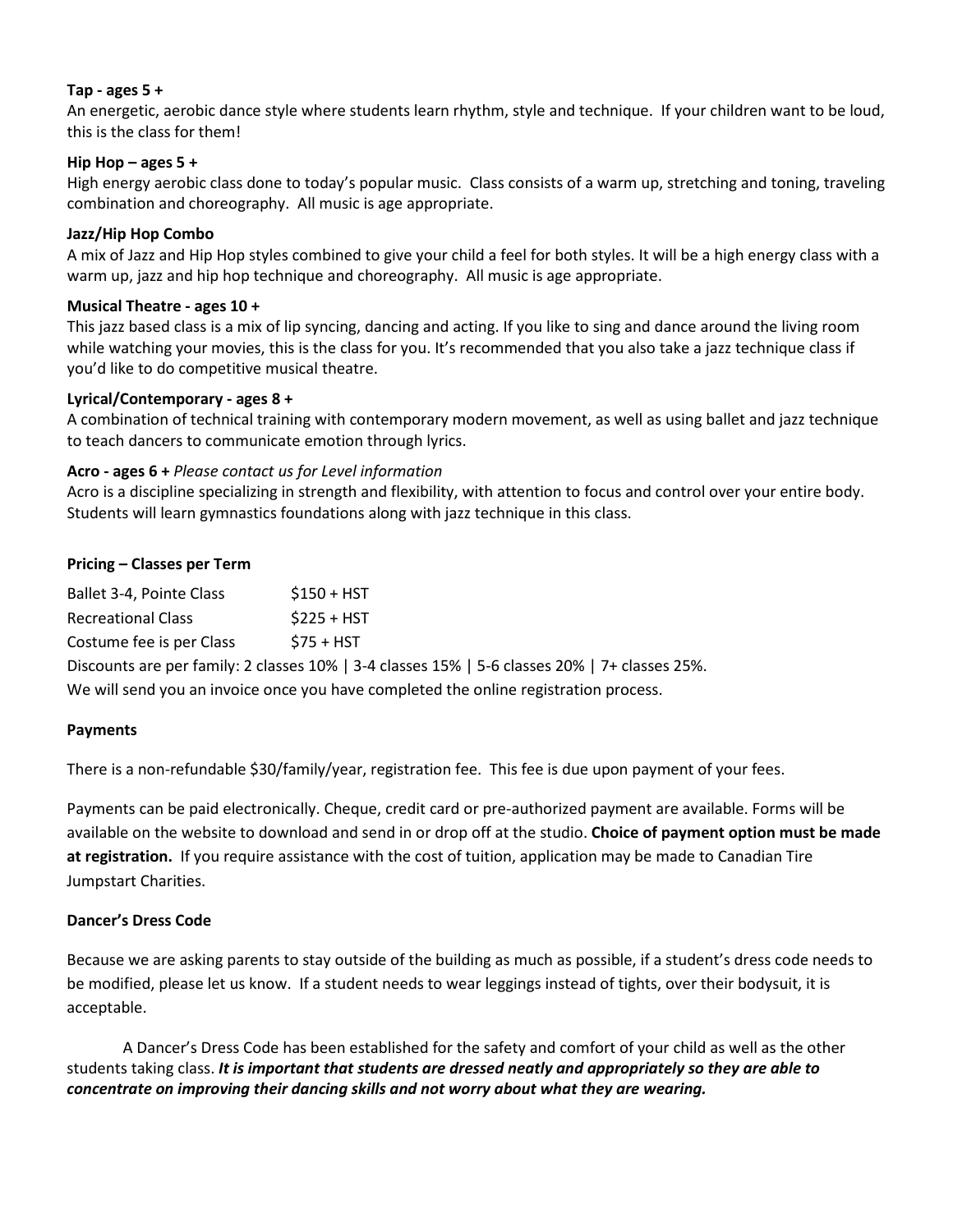We ask that all students come to each class in the appropriate clothing set out by the Dancer Dress Code. Hair is also a part of our dress code. Long hair should be in a ponytail, bun or braid; short hair should be pinned back. Parents should double check that their children have what is required each class and assist their dancers in preparing for class to ensure that they are dressed accordingly.

#### **Clothing Requirements:**

- **Ballet Ages 3+**: Bodysuit, tights, ballet skirt or black shorts and leather ballet slippers (no canvas). Hair should be worn in a bun. *No baggy t-shirts, leggings or ripped tights*.
- **Contemporary**: Bodysuit, flesh tone tights, black shorts, foot undeez or dance paws. *Please no leggings (we can't see your muscles working in leggings).* Competitive students competing in the lyrical or contemporary category should have dance paws. *No baggy t-shirts, leggings or ripped tights.* Hair should be pulled up into a pony tail or bun.
- **Jazz**: Bodysuit or long fitted tank, flesh tone tights, fitted shorts or capris, black jazz shoes (pull on are preferred for competitive students). *No baggy t-shirts, leggings or ripped tights (we can't see your muscles working in leggings).* Hair should be pulled up into a pony tail or bun, no long braids as they can be dangerous when turning.
- **Jazz/Hip Hop**: Bodysuit, flesh tone tights, fitted shorts or capris, black jazz shoes. Hair should be pulled into a ponytail or bun.
- **Hip Hop**: T-shirt or tank with sweatpants, capris or leggings. For regular classes you can wear any all black or mostly black running shoes. Street wear, i.e.) jeans or shorts, are unacceptable. **Hair is not allowed to be left down, it must be pulled off the face.**
- **Tap**: Bodysuit or long fitted tank top, flesh tone tights, fitted shorts or capris, black oxford tap shoes, lace up or pull on. **No split sole shoes**, only full soles. Hair should be pulled up into a ponytail. *No full length leggings or ripped tights (we can't see your muscles working in leggings).*
- **Musical Theatre**: Bodysuit or long fitted tank top, fitted shorts or capris, flesh tone tights, black jazz shoes. Hair should be pulled up into a ponytail or bun.
- **Acro:** Bodysuit (or gym suit), fitted shorts and **tan capris tights**. Hair must be in a braid, ponytail or pig tails.
- **Boys:** Black slippers or slip-on shoes, black pants and white t-shirt for Jazz, Tap, Ballet, Musical Theatre, Contemporary. For Hip Hop, black shoes, t-shirt and sweatpants or shorts

For all of your dance needs please visit:

**The Dancer's Closet located at 653 Parkhill Road West**

There is a place for everyone at A Frost Dance Experience, whether you have plenty of dance experience, or are just starting out.

### **Covid Protocols**

Masks are mandatory for dancers 6+ in the studio hallways, washroom, lobby and while dancing.

Dancers will be socially distanced throughout recreational classes. We are adhering to all Public Health Protocols. Your dancer and our dance families' health and safety are our number one priority.

The studio will be open 5 minutes before the first class of the day. Dancers will only be allowed into the studio when their class starts. We have staggered class times so that no classes are entering or exiting at the same time.